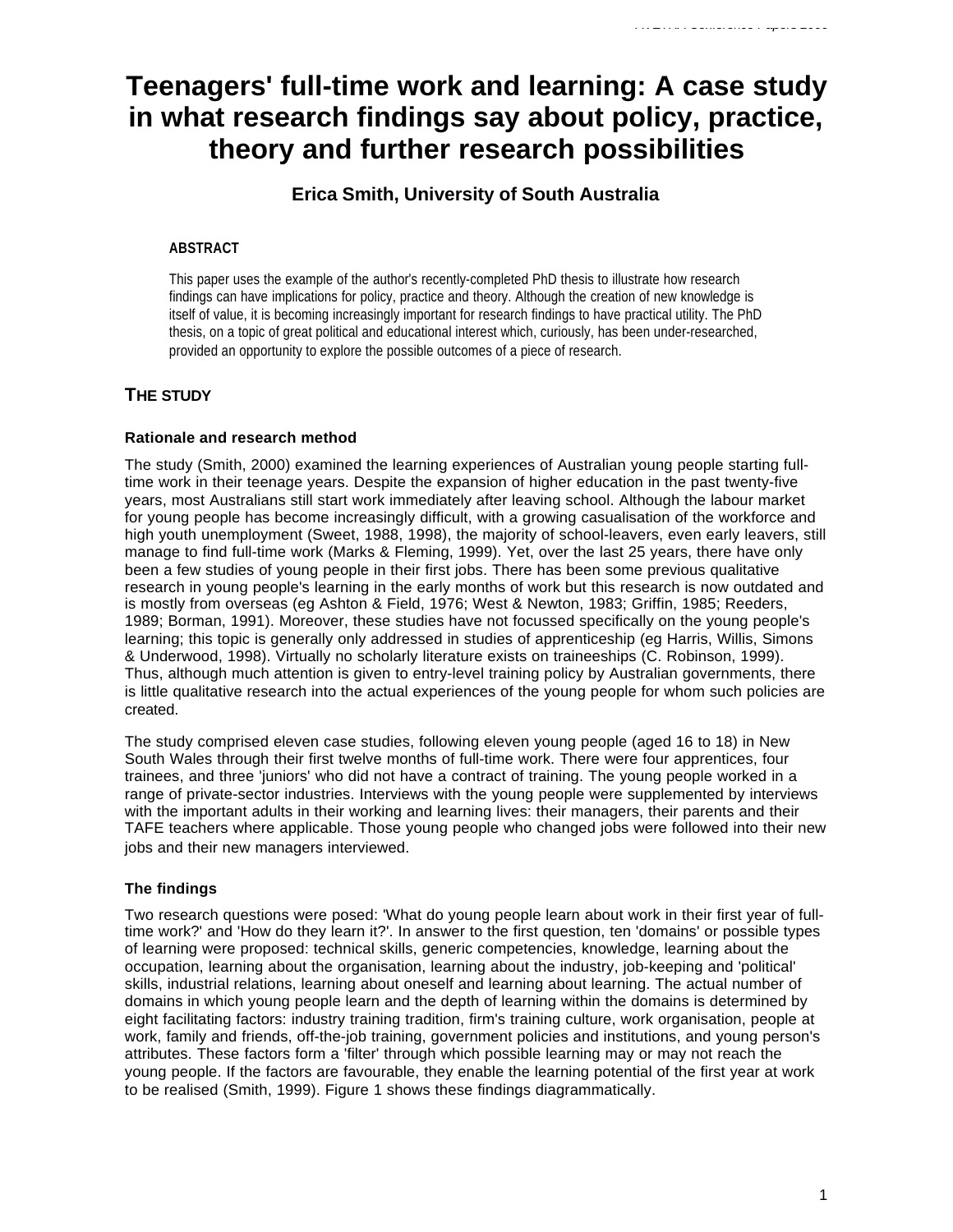

**Figure 1: Potential and actual domains of learning available to young people in their first year at work**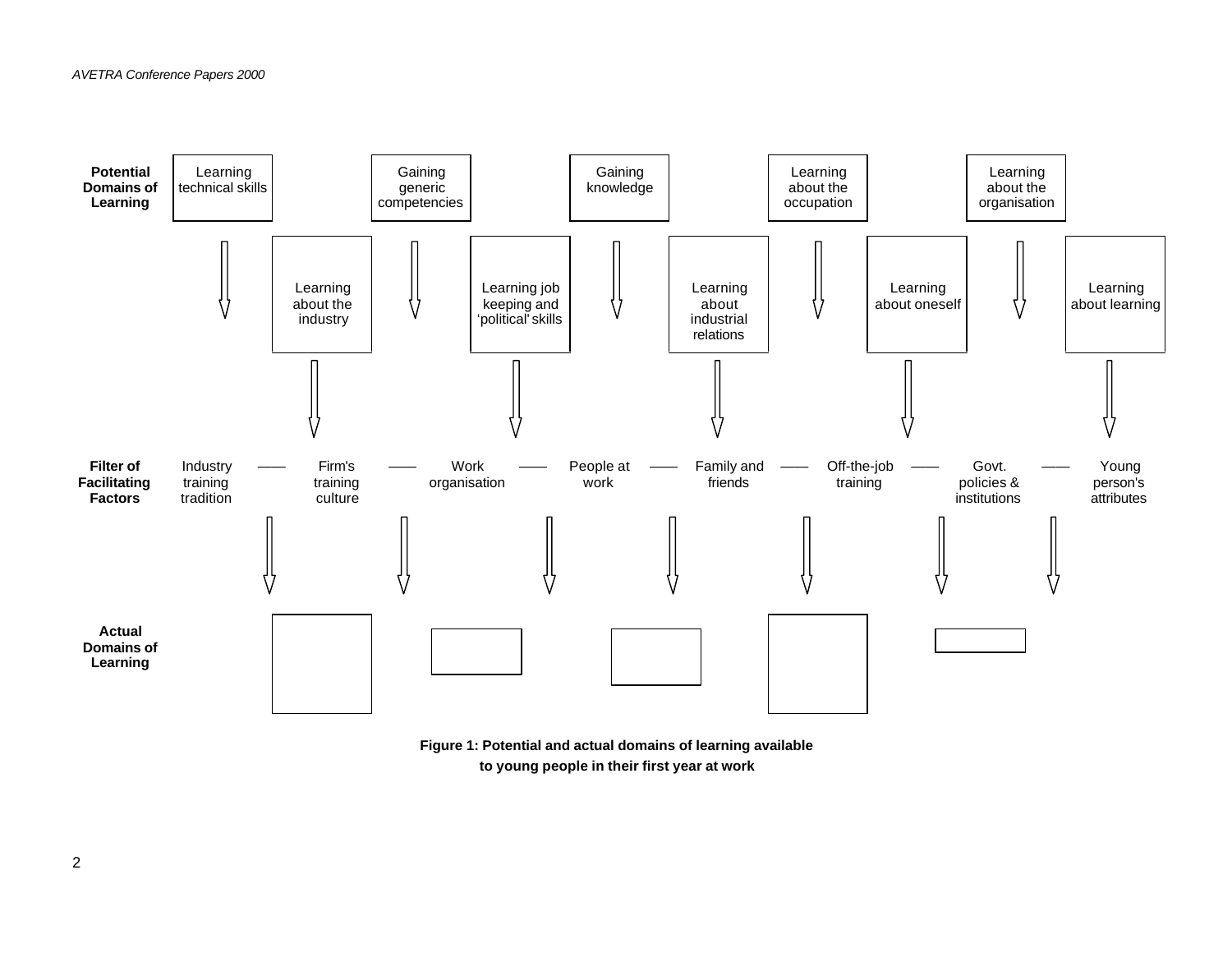In answer to the second question, four major sources of knowledge were identified:

- 1. Workplace sources;
- 2. Off-the-job training;
- 3. Family and friends; and
- 4. 'Outside' jobs and 'outside' learning.
- *1. Workplace sources:*

Workmates and supervisors provided most training. In some cases workmates were more helpful; in some cases supervisors were. Customers and suppliers were also valuable sources of learning. As well as providing information about products they also provided opportunities for the young people to gain feedback on their performance. Further sources of learning were print or electronically based. Some of the young people had access to company manuals, induction handbooks, product information and the Internet. Sometimes these were used quite intensively; sometimes hardly at all.

## *2. Sources connected with off-the-job training:*

As with workplace sources, these could be divided into people and other resources. Teachers were generally useful sources for the young people. They taught technical skills and propositional knowledge, provided information about other employers in the industry, and helped the young people gain self-confidence. Other students were also valuable sources of learning. Off-the-job training also brought with it print, audio-visual and (to a very limited extent) electronic resources. These were rarely mentioned by the young people as being useful sources of learning.

# *3. 'Outside' jobs and 'outside' learning:*

'Moonlighting' provided an extra source of learning for a small number of young people. It appears to be most common amongst the building trade. 'Outside' courses were an additional form of learning. These were undertaken by two of the young people to prepare for future work needs.

## *4. Sources connected with family and friends:*

The provision by these people of the opportunity to reflect upon experiences and discuss work problems was valuable. However more specific learning also took place. Parents and siblings were able to pass on their knowledge of the young person's industry or of workplace issues in general. The young people, through discussion with their peers, gained a greater understanding of different workplaces and a greater appreciation of the relative status and potential of their own workplaces.

Processes of learning were categorised into *taught*, *sought* and *wrought*. 'Taught' refers to learning with is explicitly provided to the young person. It may be formal or informal. 'Sought' refers to learning as a result of active seeking by the young person, by reading, questioning, consciously observing other workers or deliberately seeking new tasks in order to learn. 'Wrought' applies to learning which is 'fashioned' from experience rather than being

intentional, and roughly equates to Marsick & Watkin's (1990) category of 'incidental learning'. It needs to be noted, though, that the young people needed to be capable of reflection (Kolb, 1984) for much learning to be 'wrought' from experience. The more reflective they were, the greater the learning. Hence wrought learning is more purposeful than Marsick & Watkin's 'incidental learning'.

# **IMPLICATIONS FOR THEORY**

The findings of this study have uncovered a number of difficulties in existing theories relating to workplace learning and to young people starting work. The most problematic areas are discussed below.

# **Performance**

Literature on workplace learning in general, and expertise in particular (eg Dreyfus & Dreyfus, 1986), does not acknowledge the importance of the level of performance in any discussion of individuals' work and learning. The study, however, showed that the young people's performance affected their interest in, and capacity for, learning; as well as the way in which other workers viewed them and were prepared to develop them. Cornford and Athanasou's brief (1995) discussion of 'learning ability' needs developing further and needs to include working ability as well as learning ability.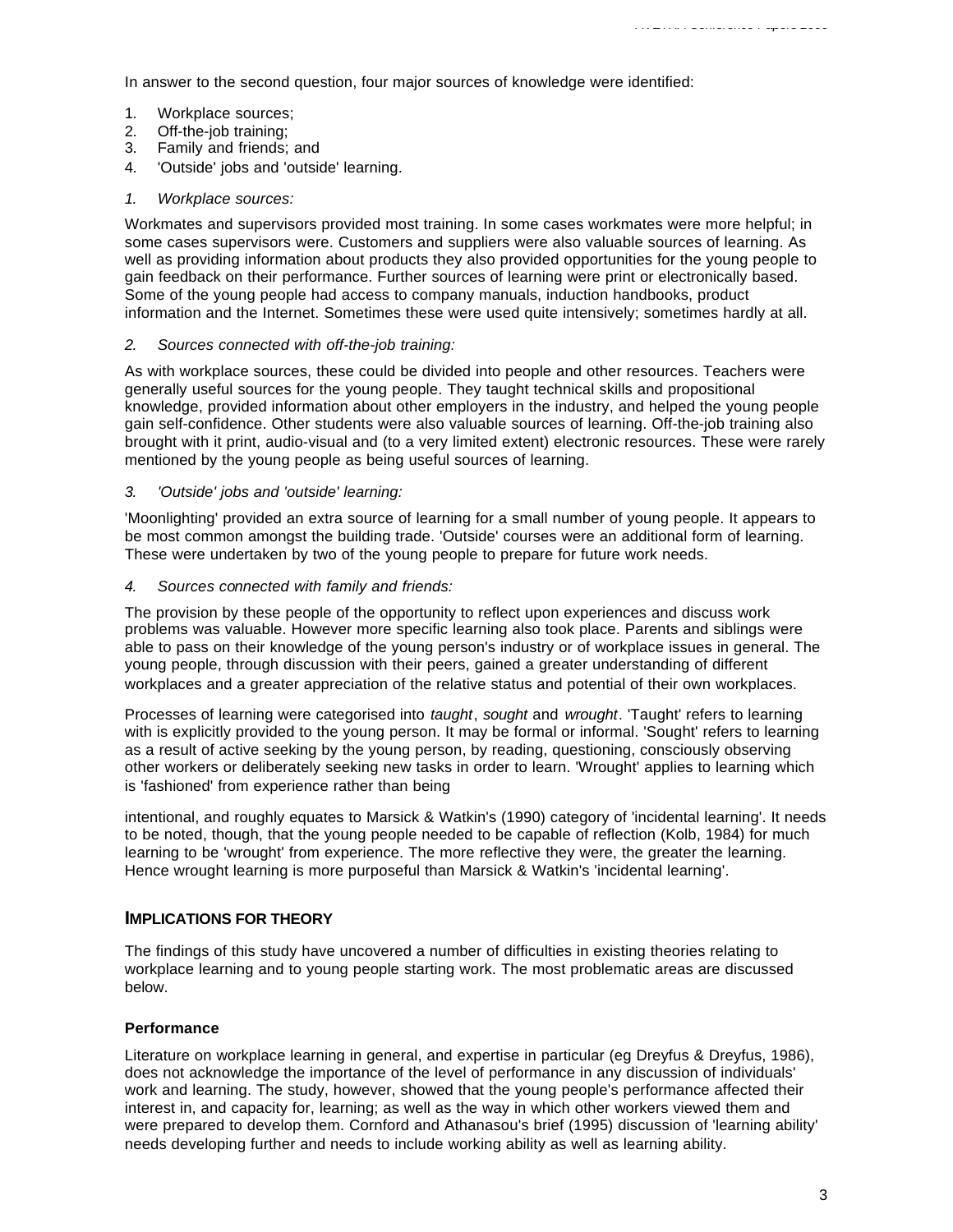#### **Situated learning**

Currently fashionable, situated learning theories suggest people learn through their participation in a 'culture of expert practice' (Collins, Brown & Newman, 1989). The literature, much of which is based upon anthropological studies in third world countries (eg Childs & Greenfield, 1980; Lave & Wenger, 1991; Chaiklin, 1993) attempt to extrapolate findings from communities of practice in those countries to modern workplaces. The current study indicates that while some of the activities described in situated learning theory, for instance involvement in low-skilled but authentic activities (Lave & Wenger, 1991) are utilised in modern workplaces, the concept of enculturation into a homogeneous community of practice as such is not found. The workplaces and work processes were too diverse for this; moreover, most of the young people belonged to two communities of practice: the occupation and the organisation. Organisational issues are not separated out, in the situated learning literature; the literature appears to assume that organisational culture is synonymous with occupational culture.

#### **Transition to work**

The large body of literature on this topic proposes various theories and models. One group of writers (Sweet 1998; Dwyer & Wyn, 1998; Marsh and Williamson, 1999), in what might be termed the 'doom and gloom' school, suggest that young people entering work in the 1990s in Australia, particularly those who leave school before completing Year 12, should resign themselves to at least a mediumterm prospect of unstable, part-time, low status work. The sample for the current study was, of course, biased, in that the young people had all managed to find full-time work. But there was little evidence to suggest that the young people had experienced any particular difficulty finding the jobs; they were almost all in work which they particularly wanted to do, and they were all able to find alternative jobs reasonably quickly when they decided they wanted to move. Recent statistical evidence that the majority of teenagers not at school are in full-time work (ABS Series 6203.0, April 1999) tends to support the findings of the study. The research indicates that there has been a tendency to focus on those at risk. Although important in policy terms, this tendency has presented a false picture of the difficulty of transition from school to work in Australia.

The findings also indicate that young people's 'adjustment problems' at work are not so great as has been imagined. While starting work was undoubtedly stressful (as reported by West & Newton, 1983), the young people generally received a good deal of support from their employers, who were determined to make the transition as easy as possible. The skills which helped the young people settle quicker were those covered by the term 'attitude' (House of Representatives Standing Committee on Employment, Education and Training, 1997: 1-2). The general finding that the young people adapted well to work and quickly began to perform work of considerable complexity supports Borman's (1991) view of young workers as resourceful and skilled. A 'deficit' model of young workers is definitely not supported by the research.

# **IMPLICATIONS FOR POLICY AND PRACTICE**

#### **Dealing with jobs with low learning potential**

The model of potential domains of learning and the way in which they are filtered to form actual domains of learning (Figure 1) can be used to assess the learning potential of jobs available for young people. For each young person and the job he or she enters, the facilitating factors can be examined and potential risks identified. If there is a high degree of risk associated with a particular factor, then the other factors could be examined to assess whether they would compensate for the factor which is unfavourable.

#### A hypothetical example follows:

A girl leaves school and decides to enter the information technology (IT) industry. This industry has little tradition of training ('industry training tradition') so she might compensate by enrolling herself in a TAFE course in the evenings to maintain her learning ('off-the-job training'), or by joining a company which offers IT traineeships ('government policies and institutional arrangements'). The TAFE course enables her to learn some skills ('technical skills' domain) which are important in the industry but not needed in her current job.

Such intervention, however, would depend upon active involvement by an informed and interested adult, to whom not all young people would have ready access. There are possible policy solutions to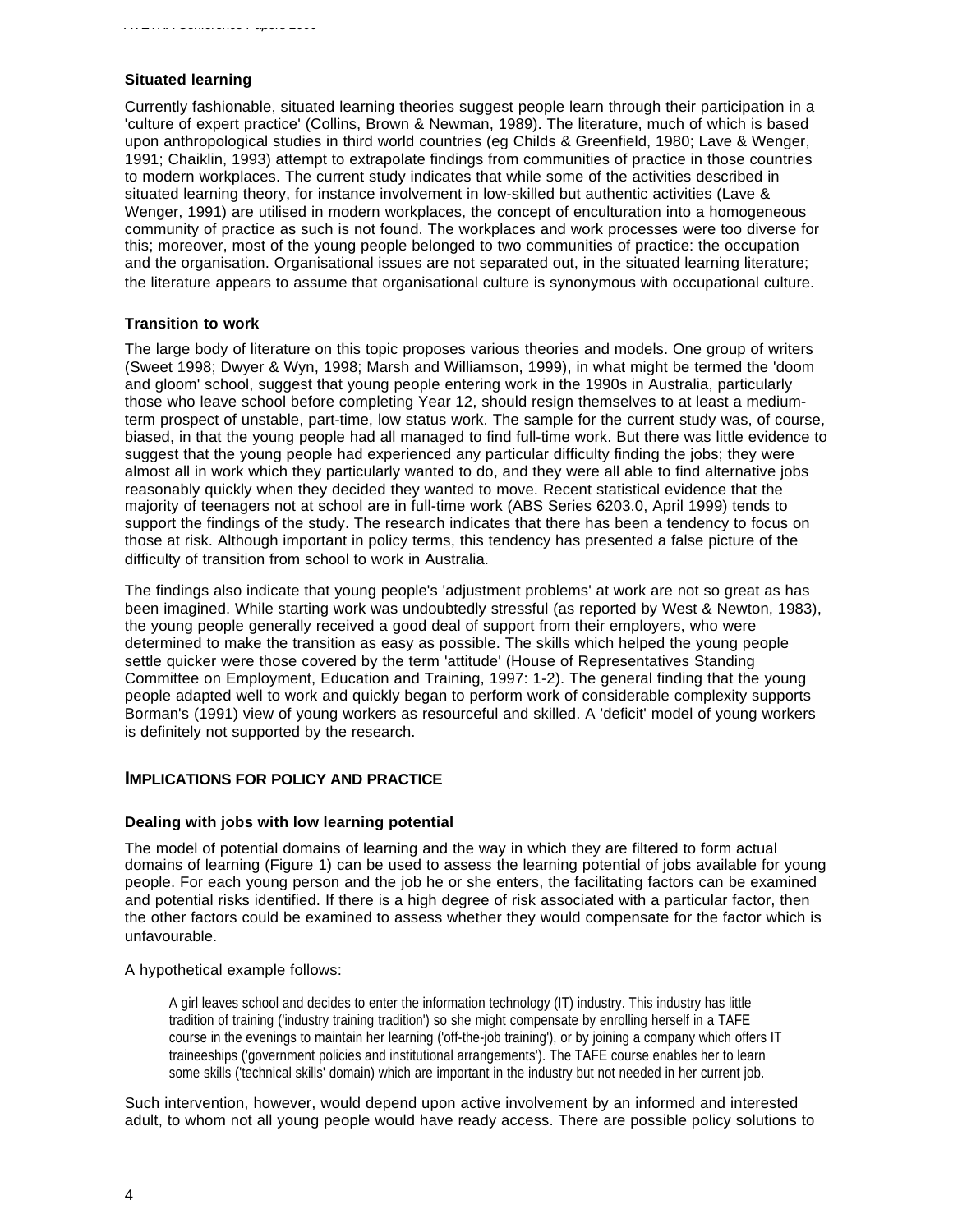this problem, including the utilisation of existing or new agencies to provide 'learning advice' to all young people starting work, not just those at risk or those entering contracted training.

The case studies indicate that 'juniors' are unlikely to find a reason to enter formal education or training, since at work they are taught all they need to know to do their current jobs; and their learning about the industry and the occupation is relatively modest, so that they may remain unaware of career possibilities. These young workers are most in need of learning advice. A recent report by the Dusseldorp Skills Forum (Spierings, 1999) has advocated that early school leavers should be entitled to a bank of 'full-time equivalent education' which they can use to 'purchase' education and training from a variety of sources. The current study shows, however, that advice is needed more than, and certainly as well as, the purchase of training.

#### **Careers advice at school**

The study clearly supports previous findings (eg House of Representatives Standing Committee on Employment, Education and Training, 1997) that careers advice at school is inadequate. The young people reported that their school careers advisers spent most of their time either organising work experience for younger students, or helping university-bound students choose courses. The majority of young people, who wish to go straight from school to work, are poorly catered for in such a situation. The research indicates that careers advisers need considerable retraining and perhaps that additional careers advisers need to be engaged either in schools or elsewhere. It is possible that such positions could be combined with 'learning adviser' positions as advocated above. The Dusseldorp Skills Forum report (Spierings, 1999) advocates a similar role for what it terms 'transition brokers'.

#### **Training and employment services market**

Considering the lack of careers advice available to young people at school, it would appear essential to maintain a network of other reputable organisations which can assist young people find work and access training. In previous years, the Commonwealth Employment Service's Youth Access Centres helped to meet this need. Unfortunately no such network now exists, following the privatisation of the employment services market (Coombe et al, 1999) and the introduction of 'user choice' (KPMG, 1998). Although many organisations have sprung up to meet the markets which have been created, each has its own 'axe to grind'. Subsidies, outcome targets and cost considerations may outweigh genuine concern for young people and their futures. Several of the case studies indicated the difficulties the young people faced in finding out how to access advice about employment and training and where to seek help when things went wrong. Governments therefore need to re-introduce effective employment and training advice and monitoring systems for young people and indeed all workers. These systems need to be separated from any organisations which might stand to make financial gain from any advice which is offered.

## **Apprenticeships and traineeships**

Differences were noted between apprentices, trainees and juniors indicating that the presence and nature of a contract of training influences the richness of young people's learning in their first year of work. The presence and nature of off-the-job training is one of the more important of the facilitating factors listed above. Apprentices and trainees learned more and more deeply than juniors who did not have off-the-job training; moreover, face-to-face off-the-job training was superior to distance education and self-paced learning.

There also appeared to be some differences between apprentices, trainees and juniors, with relation to the amount of learning which was taught, sought or wrought. These differences related not so much to learning how to do the job at hand, since all of the young people were given training (albeit some more systematically and successfully than others) for their daily tasks at work. The differences related rather to learning the occupation and learning about the industry, ie learning for future rather than current needs.

The apprentices learned most from being taught; they learned a moderate amount through incidental learning and sought very little learning for themselves. The trainees were extremely active in seeking out knowledge; on the whole they were taught fairly well, and also extracted quite a lot of learning from their everyday working experiences. Juniors were not taught beyond immediate task-related training, they did not seek learning to a large extent, but learned most through their day-to-day work,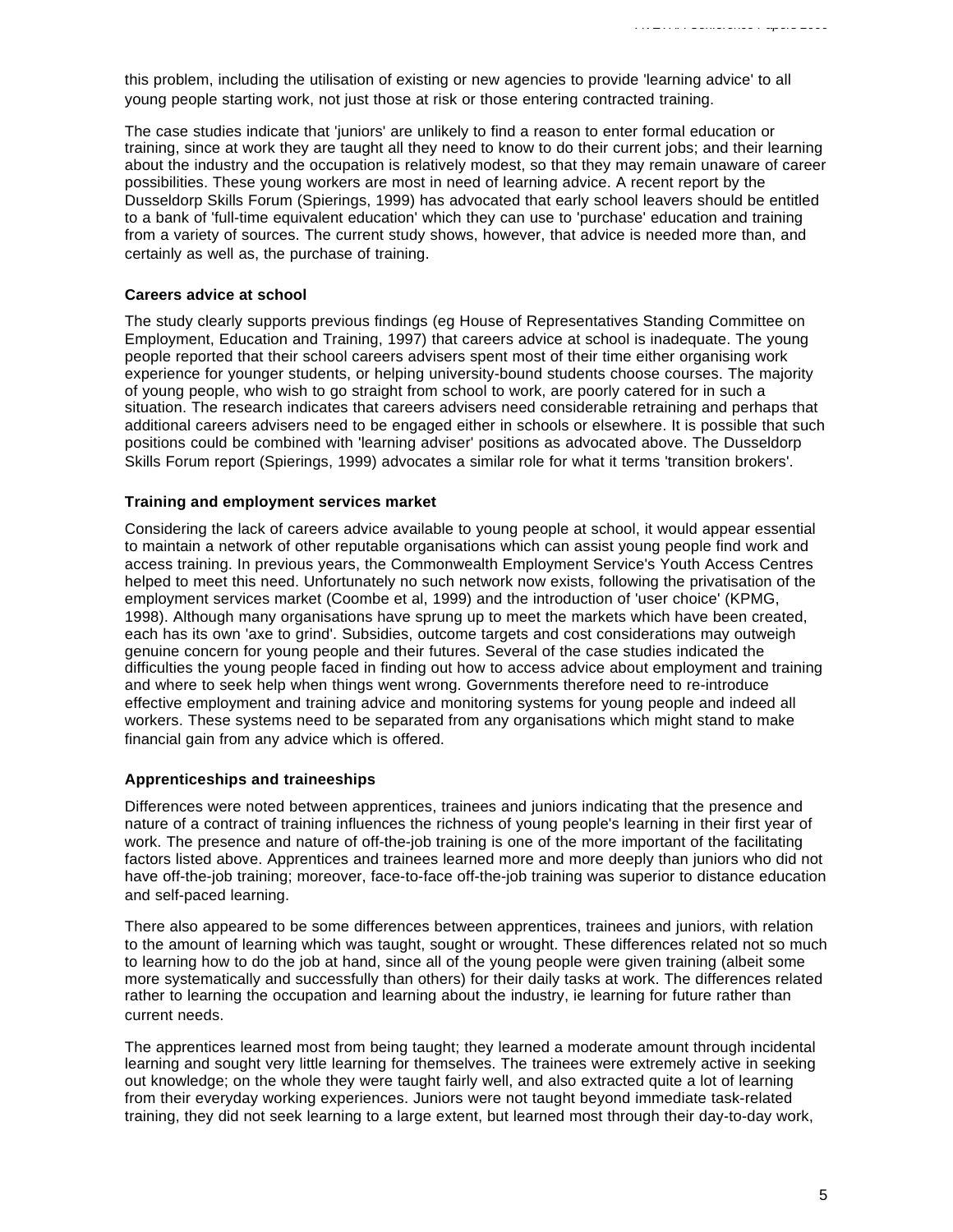although with varying capacities to reflect on the learning thus gained. The juniors also brought a fair amount of prior learning with them.

The passive nature of the apprentices' learning in the first year may be explained as follows. While apprentices place an emphasis upon learning, and therefore might be expected to seek out their learning more (Lane, 1996) they know that they have three or four years to gain their learning, therefore they are willing to wait and see what they will be taught before they begin to worry about not learning enough. Trainees on the other hand, with only twelve months guaranteed learning, try to gain as much knowledge as possible during that time; thus one trainee in the study referred to her twelve months as 'a kind of extended work experience'. Subsequent years at work might present a different picture, with the apprentices perhaps becoming far more pro-active in seeking out learning.

The research also indicated clear differences between expectations attaching to apprenticeships and traineeships. Apprentices, their parents and their employers were aware of the long tradition involved in apprenticeships (Lane, 1996) and were attracted to them because of that tradition. Apprentices were always interested in the particular occupation. Traineeships, on the other hand, were also valued, but mainly as a stepping-stone to a higher career in the industry, not necessarily the particular occupation.

The findings about differences between apprenticeships and traineeships has some clear implications for policy:

- 1. The current attempt to conflate apprenticeships and traineeships as New Apprenticeships (eg ANTA, 1999) is flawed and needs to be reversed. Queensland has already refused to use the term (Schofield, 1999). All stakeholders respond well to the two separate terms; and keeping traineeships separate will assist the growth of a distinctive tradition of training in the 'traineeship' industries. The study showed evidence that this was emerging.
- 2. More consideration needs to be given to what trainees are looking for in their training. The study clearly showed that the comparatively well-educated trainees (all Year 12 leavers) found their studies too easy. They lost respect for the VET system. Training needs to be more rigorous and have more of a theoretical and knowledge base. Moreover, if trainees are looking to articulate into university courses, more attention needs to be paid to making this possible. VET graduates from Training Packages, which are designed to facilitate on-the-job assessment without any teaching or learning component, are likely to be refused credit by universities.
- 3. On-the-job traineeships are clearly subject to financial and other irregularities (Schofield, 1999). The study shows that it is best for traineeships to have an off-the-job component. There are so many favourable conditions required in order for on-the-job traineeships to succeed that success is perhaps rarely attainable. The two on-the-job traineeships in the study were only 'rescued' at the last minute, and through much of the year it seemed as though neither would gain their certificates.
- 4. The existence of a contract of training, whether an apprenticeship or a traineeship, appears to affect the expectations of young people, their employers and their parents towards the amount and quality of learning which will be experienced in a job. This is an argument for a further extension of traineeships, but with due regard for quality of employment and training conditions.
- 5. On-the-job trainees who are part of a whole-workforce cohort, as is common in the food processing and automotive industries (Smith & Smith, 1998), have a different training experience from 'individual' trainees. In these cohorts of trainees, young people have no especial place, and attention may not be given to the learning domains of young people as identified in this study.

## **Young people's part-time work**

Although the majority of school students old enough to work do not yet do so (L. Robinson, 1999), a substantial minority does. This phenomenon is relatively unexplored in policy terms. The young people in the study had generally undertaken quite responsible part-time work, which probably had some effect on their ability to find full-time work comparatively easily, and to adapt to full-time working life. There are some important policy implications of these findings:

1. The Australian government currently takes no interest in the question of access to part-time work, although research in the UK has shown that working-class children and those from ethnic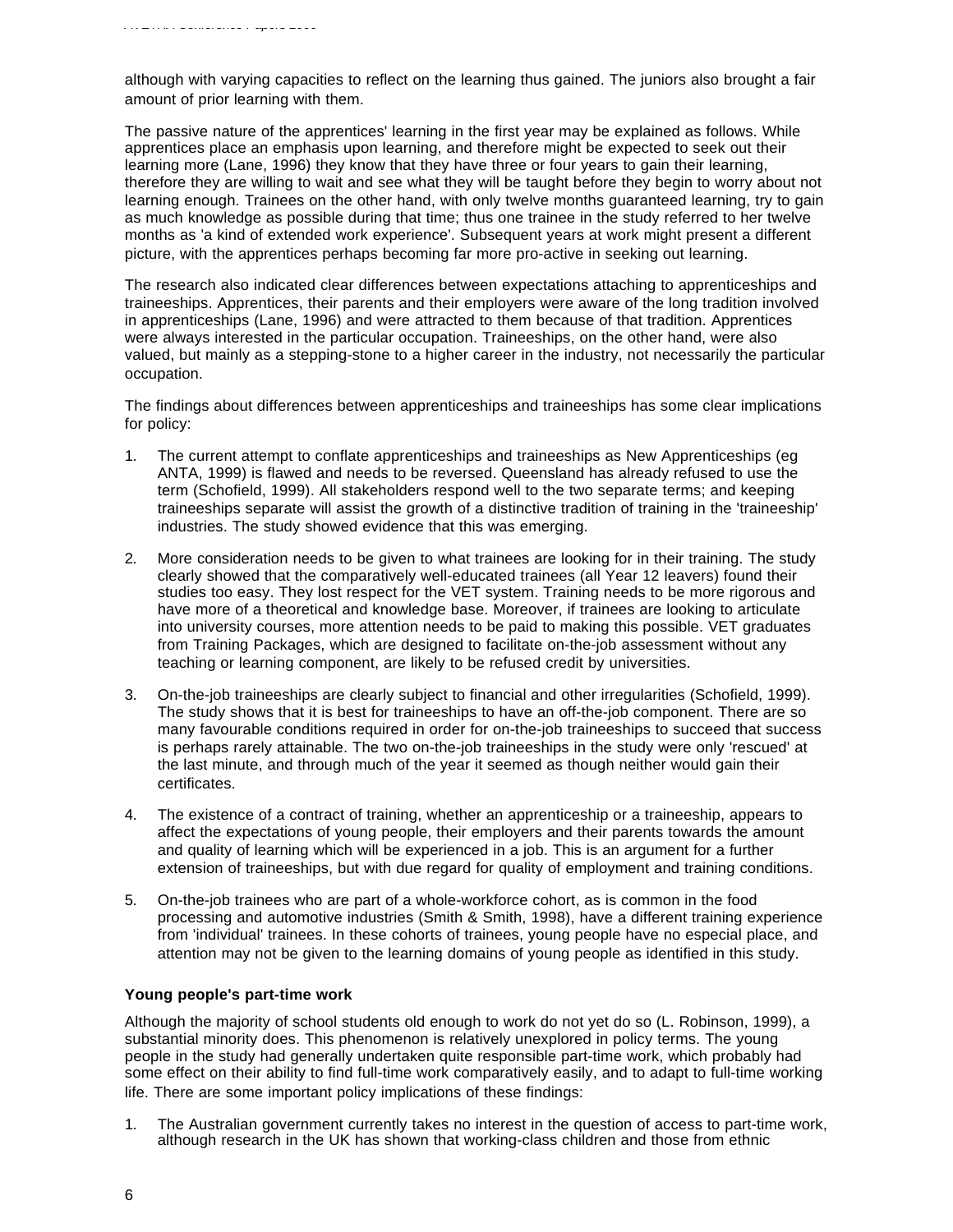minorities have difficulty finding such work. If the effects of part-time work upon subsequent fulltime employment are positive, then equity considerations suggest intervention of some sort may be appropriate.

- 2. Current government response to part-time work has been to try to extend part-time traineeships into such work. However the research does not support such an initiative. The young people clearly saw a break between their part-time and their full-time work and would have seen no point to such a scheme. Moreover, most researchers (eg Greenberger, 1988) have found that young people do not eventually work full-time in the industries in which they worked part-time. Therefore a part-time traineeship will generally be of no ultimate value to young people; the general skills and attitudes developed during the part-time employment are far more valuable and do not need 'validation' by a traineeship.
- 3. Apprentices' and trainees' training providers need to note the considerable skills gained by young people in their part-time work, not necessarily by granting recognition of prior learning, but by acknowledging and utilising these skills during classroom activities. Similarly, employers might benefit from a more explicit acknowledgment of their young full-time employees' past work experience. An assumption appeared to remain that young full-time workers came devoid of previous experience and knowledge.

#### **IMPLICATIONS FOR FUTURE RESEARCH**

Some of the findings of this study can be expressed as propositions, each of which could guide further programs of research. Each has implications for Australian policy, but needs research on a wider scale than the current study to support the propositions.

- Proposition 1: There are a number of important differences between apprentices, trainees and juniors relating to learning and training.
- Proposition 2: Off the job training is essential to realise the maximum learning potential of young people's first jobs. It is most valuable when delivered face to face.
- Proposition 3: There is little connection between the part-time work undertaken by young people whilst still at school and the full-time work they eventually go into.
- Proposition 4: The work most young people do by the end of their first twelve months of full-time work is complex and skilled.
- Proposition 5: Most employers have well-developed strategies for supporting young people in their first jobs.
- Proposition 6: A tradition of training is growing in the industries where traineeships are most common.

# **CONCLUSION**

The actual experiences of the group of people for whom entry-level training and school-to-work transition policy are devised indicate a number of flaws in current policy and practice. Although the scale of the research study was limited, the robustness of its findings is a strong argument for qualitative research, particularly in the identification of new variables (Bogdan & Biklen, 1982; Howe, 1988), the understanding of phenomena in context (Speedy, 1990) and the uncovering of participants' meaning and intent (J.K. Smith & Heshusius, 1986). Policy-makers may, however, prefer findings to be confirmed thorough larger-scale research. But smaller studies are important as a preliminary to establishing the variables for subsequent larger-scale research.

On a more general level, this paper indicates the potential for research studies to enrich or critique existing literature, to evaluate current polices and practice; and to provide a springboard for further research. Although the links between research and changes in policy cannot always be traced directly, it is certain that without effective research, effective policy is unlikely to be implemented. The area of entry-level training has been subjected to continuous policy change through the 1990s (Smith & Keating, 1997), which has been informed less by empirical research than by insistent lobbying by a limited range of stakeholders. This study and its conclusions provide an example of how a carefully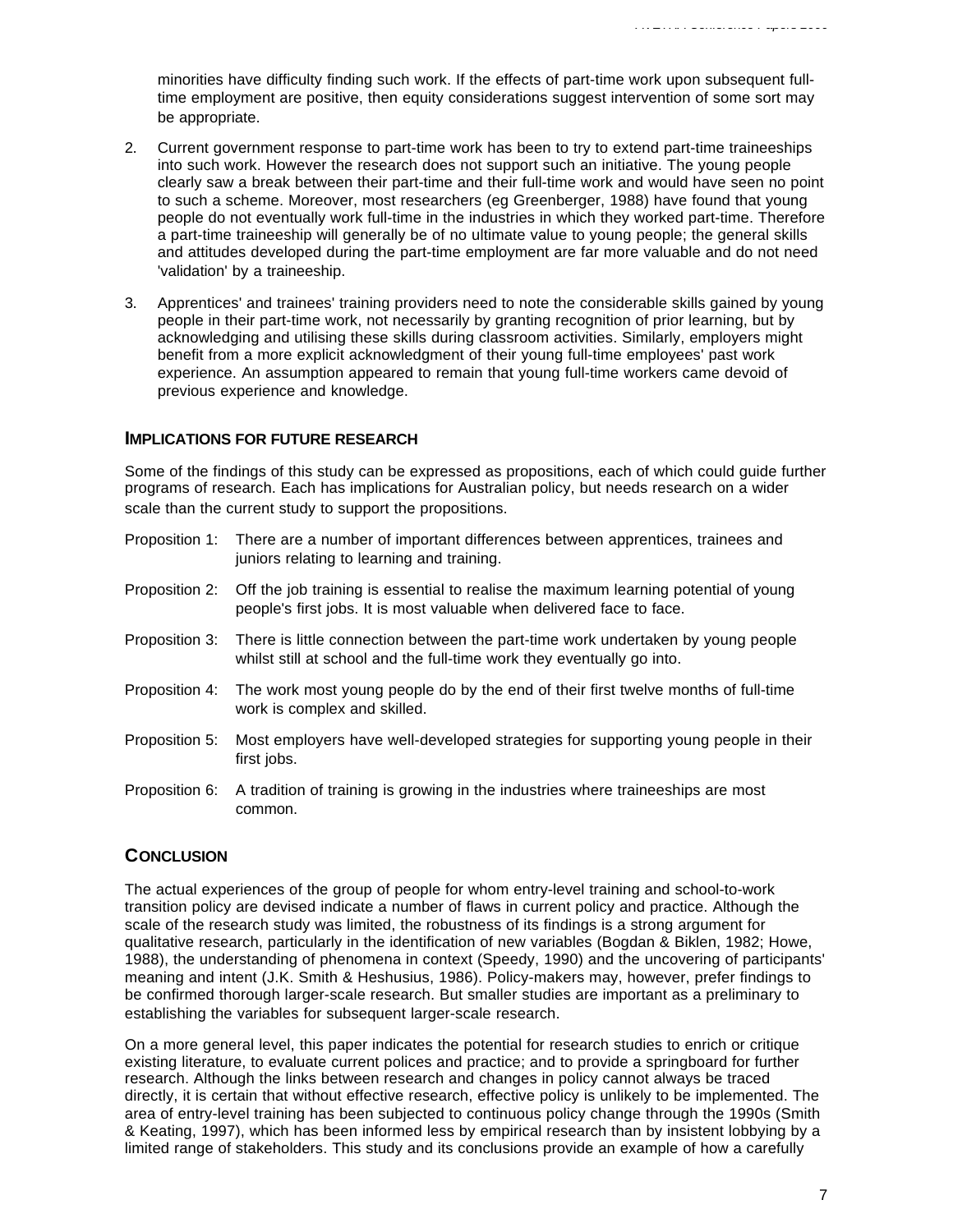conceived and executed research project, underpinned by detailed study of relevant literature, can help to inform policy and practice. Many commissioned research projects, and even much research undertaken as a result of the award of competitive grants, are rushed in their execution. PhD

research, inevitably more leisured and more reflective, provides the ideal opportunity for such a process.

# **References**

*AVETRA Conference Papers 2000*

Ashton, D.N. & Field, D. (1976). *Young workers: From school to work.* London: Hutchinson.

- Australian National Training Authority (ANTA) (1999). *A bridge to the future: Australia's national strategy for vocational education and training,* 1998-2003. Brisbane: ANTA.
- Bogdan, C. & Biklen, S. (1982). *Qualitative research for education: An introduction to theory and methods.* Boston: Allyn & Bacon.
- Borman, K.M. (1991). *The first "real" job.* Albany, NY: State University of New York Press.

Chaiklin, S. (1993). Understanding the social scientific practice of understanding practice. In S. Chaiklin & J. Lave (Eds.) *Understanding practice: Perspectives on activity and context. Cambridge:* Cambridge University Press.

- Childs, C.P. & Greenfield, P.M. (1980). Informal modes of learning and teaching: The case of Zinacanteco weaving. In N. Warren (Ed.), *Studies in cross-cultural psychology.* London; Academic Press.
- Collins, A., Brown, J.S. & Newman, S.E. (1989). Cognitive apprenticeship: Teaching the crafts of reading, writing and maths. In L.B. Resnick (Ed.) *Knowing, learning and instruction: Essays in honor of Robert Glaser.* Hillsdale, NJ: Lawrence Erlbaum.
- Coombe, K., Smith, E., Jacobson, L. & Brennan, R. (1999). Working with those who work with workers: Professional education for employment services personnel. *Continuing Professional Education: Professionals at Work, 11th International Conference,* University of New England, School of Administration and Training. Conference Proceedings, 64-70.
- Cornford, I. & Athanasou, J. (1995). Developing expertise through training. *Industrial and Commercial Training,* 27:2, 10-18.
- Dreyfus, H.L. & Dreyfus, S.E. (1986). *Mind over machine: The power of human intuition and expertise in the era of the computer.* Oxford: Blackwell.
- Dwyer, P. & Wyn, J. (1998). Post compulsory education policy in Australia and its impact on participant pathways and outcomes in the 1990s. *Journal of Education Policy*, 13:3, 285-300.
- Greenberger, E. (1988). Working in teenage America. In J.T. Mortimer & K.M. Borman (Eds). *Work experience and psychological development through the lifespan.* Boulder, Colorado: Westview Press.
- Griffin, C. (1985). *Typical girls? Young women from school to the job market.* London: Routledge & Kegan Paul.
- Harris, R., Willis, P., Simons, M. & Underwood, F. (1998). *Learning the job: Juggling the messages in on-and offthe-job training.* Adelaide: NCVER.
- House of Representatives Standing Committee on Employment, Education and Training (1997). *Youth employment: A working solution.* Canberra: AGPS.
- Howe, K.R. (1988). Against the quantitative-qualitative incompatibility thesis, or dogmas die hard. *Educational Researcher,* 18, 10-16.
- Kolb, D.A. (1984). *Experiential learning: Experience as the source of learning and development.* Englewood Cliffs, New Jersey: Prentice Hall.
- KPMG Management Consulting (1998). *National evaluation of user choice, Phase 1: Evaluation framework.* Report prepared for ANTA. Melbourne: KPMG.
- Lane, J. (1996). *Apprenticeship in England, 1600-1914*. London: UCL Press.
- Lave, J. & Wenger, E. (1991). *Situated learning: Legitimate peripheral participation.* Cambridge: Cambridge University Press.
- Marks, G.N. & Fleming, N. (1999). *Early school leaving in Australia: Findings from the 1995 Year 9 LSAY cohort, Research report no. 11.* Melbourne: Australian Council for Educational Research.
- Marsh, A. & Williamson, J. (1999). Early school leavers in rural Australia: Are they all at risk? *Rural Society,* 9:2, 453-454.
- Marsick, V. & Watkins, K.E. (1990*). Informal and incidental learning in the workplace.* London: Routledge.
- Reeders, E. (1989). *Orientations to school and work: A longitudinal study of teenage males from a Victorian Technical School,* Unpublished PhD thesis, Royal Melbourne Institute of Technology.
- Robinson, C. (1999). *The development of traineeships and the impact of research.* Unpublished paper, Adelaide, National Centre for Vocational Education Research.
- Robinson, L. (1999). *The effects of part-time work on school students.* Longitudinal Surveys of Australian Youth, Research Report Number 9. Melbourne: Australian Council for Educational Research.
- Schofield, K. (1999). *Independent investigation into the quality of training in Queensland's traineeship system* . Brisbane: Department of Employment, Training and Industrial Relations, Vocational Education, Training and Employment Commission.
- Smith, A. & Smith, E. (1998). HRD and VET: Splitting the difference. Paper presented at the *7th Annual NCVER VET Research conference*, Charles Sturt University, Wagga Wagga, July.
- Smith, E. & Keating, J. (1997). *Making sense of training reform and competency-based training.* Wentworth Falls: Social Science Press.